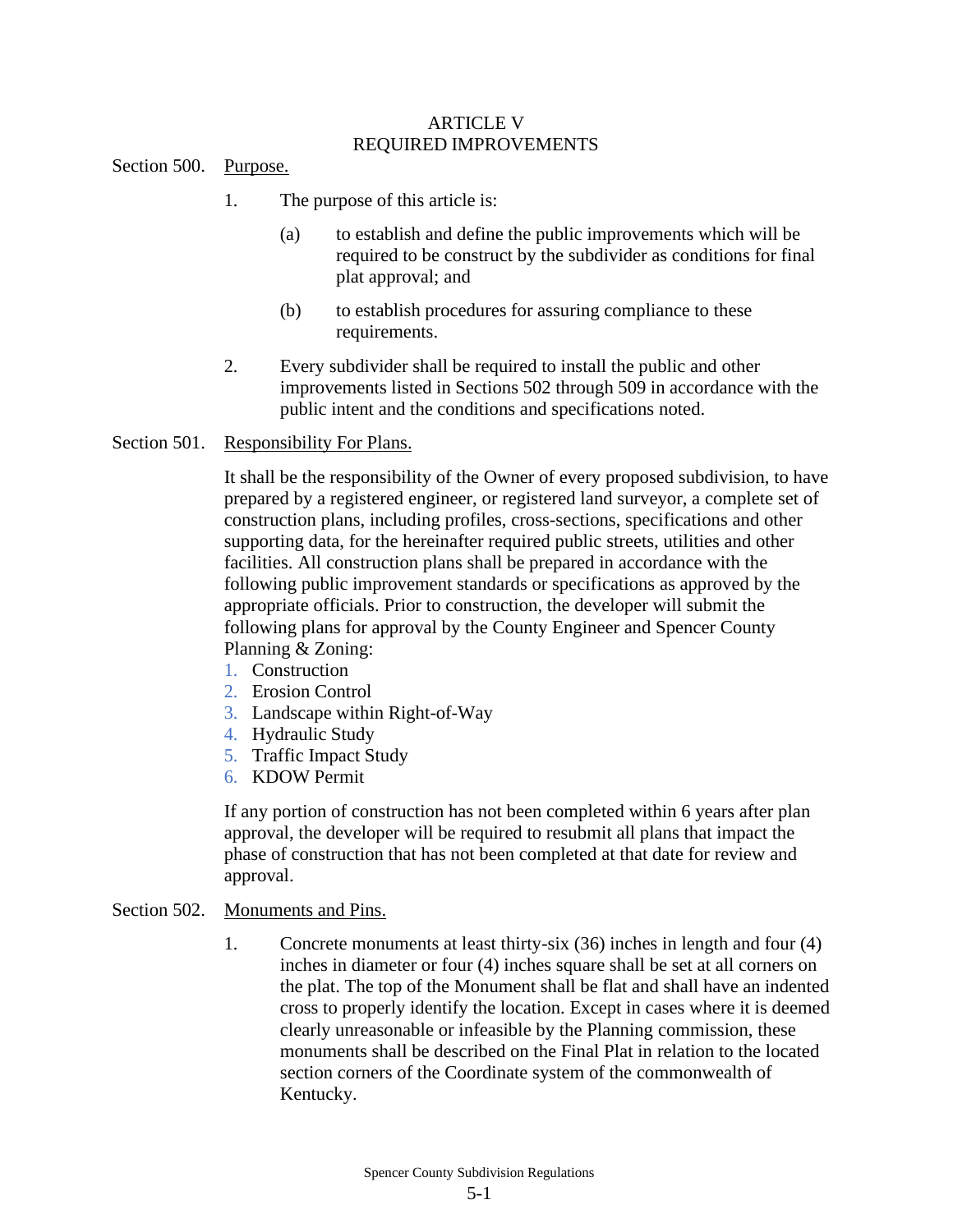2. Iron pin or iron pipe monuments not less than three-fourths inch in diameter and not less than twenty-four (24) inches in length shall be set at all lot corners.

## Section 503. Street Requirements.

1. Grading: All streets, roads and alleys shall be graded by the Subdividerso that pavements, ditches, and sidewalks can be constructed to the required cross section. Deviation from the above due to special topographical conditions will be allowed only with special approval of theCounty Road Foreman, County Engineer, and Planning commission.

Where streets are constructed under or adjacent to existing electric transmission lines, or over gas transmission lines, the nearest edge of the pavement shall be a minimum of fifteen (15) feet from any transmission line structure and all grading for the street shall be done in a manner whichwill not disturb the structure or result in erosion endangering the structure.In the case of electric transmission lines the clearance from the pavement to the nearest conductor shall meet the requirements of the National Electrical Safety Code.

- a. Preparation: Before grading is started, the entire right-of-wayarea shall be first cleared of all stumps, roots, brush and otherobjectionable materials and all trees not intended for preservation.
- b. Cuts: All tree stumps, boulders and other obstructions shallbe removed to a depth of two (2) feet below the subgrade. Rock, when encountered, shall be scarified to a depth of twelve (12) inches below the subgrade.
- c. Fill: All suitable material from roadway cuts may be used in the construction of fills, approaches, or at other places as needed. Excess materials, including organic materials, soft clays, etc., shall be removed from the development site. The fill shall be spread in 6" layers and compacted. After the subgrade has been uniformly compacted, the developer will contact the County Road Foreman to perform a proof roll. Similarly, when the dense graded aggregate has been uniformly compacted, the developer will contact the County Road Foremanagain to perform a separate second proof roll. The contractor willbe responsible for an established centerline of roadway prior to both proof rolls. The proof roll will be performed with a fully loaded triaxle truck with a minimum load of 20 tons to be provenwith a quarry weight ticket.
- 2. Pavement Base: All right-of-way areas will be seeded at this point. Thedeveloper is to place stone base and base asphalt prior to any lots sold. Please reference the attached Pavement Typical Section. KYTC Type II Geotextile Fabric will be placed on subgrade with a minimum overlap of two (2) feet. A compacted graveled base course, consisting of 2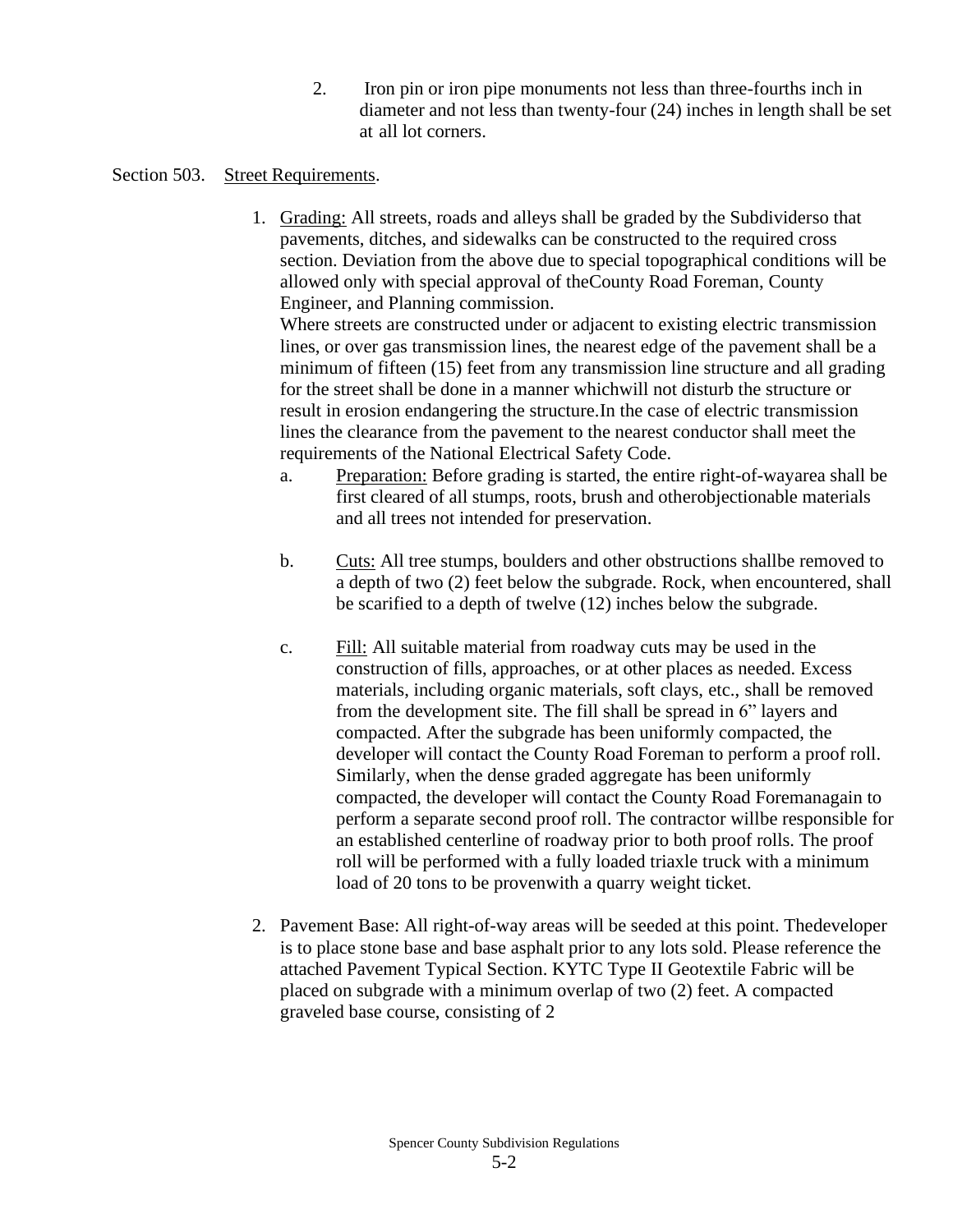individually compacted lifts, 6" lift of #3 stone and 4" lift of dense graded aggregate shall be installed on all streets, including cul-de-sacs, temporary turnarounds and access streets to adjoining properties, according to the method specified in Division GOT, Standard Specifications for Road and Bridge Construction, Kentucky Department of Highways and Public Works – Edition of 1965 and late revision thereto. Wetting of the stone before compacting may be done at a point of origin or on the job site at theoption of the contractor. In all cases the centerline of a road shall coincide with the centerline of the right-of way dedicated for such road or street.

- 3. Prime Coat and Wearing Surface:
	- a. At a minimum of 90% completion of lots built (Certificate of occupancy has been achieved), the developer will be allowed to contact the Spencer County Road Foreman and County Engineer toschedule a final walkthrough. Spencer County Road Foreman/County Engineer will then provide the developer a punchlist to complete. Once the developer has finished the punch list andit has been reviewed and approved by the Spencer County Road Foreman/County Engineer, the developer may begin to place surface asphalt.
	- b. After a thoroughly compacted base has been established, a three (3) inch Bituminous Concrete Base and one and one-half(1 ½) inch Bituminous Concrete Surface shall be applied as specified on the attached Pavement Typical Section. The wearingsurface shall consist of the bituminous material composed of between 50 and 60 pounds per square yard of mineral aggregatesbonded with bituminous materials. Any equivalent or higher standard of surface treatment approved by the County Road Officer may also be accepted. All paving materials shall be equivalent to or exceed Kentucky StateSpecifications.
	- c. Through the use of "letters of credit or bonds", the prime coatand Wearing Surface may be delayed until the gravel base hasgone through a winter season to allow compaction.
	- d. The prime Coat and wearing Surface may be waived by the planning commission on Private streets that have fulfilled allother requirements of these Regulations.
- 4. Dedication of Subdivision Streets: Subdivision streets should bededicated to the County or City provided the streets are:
	- a. At a minimum of a month prior to construction, a pre-construction conference will be held to go over construction guidelines between the developer, County Road Foreman, and County Engineer. The developer will provide a copy of the KDOW Permit at the conference.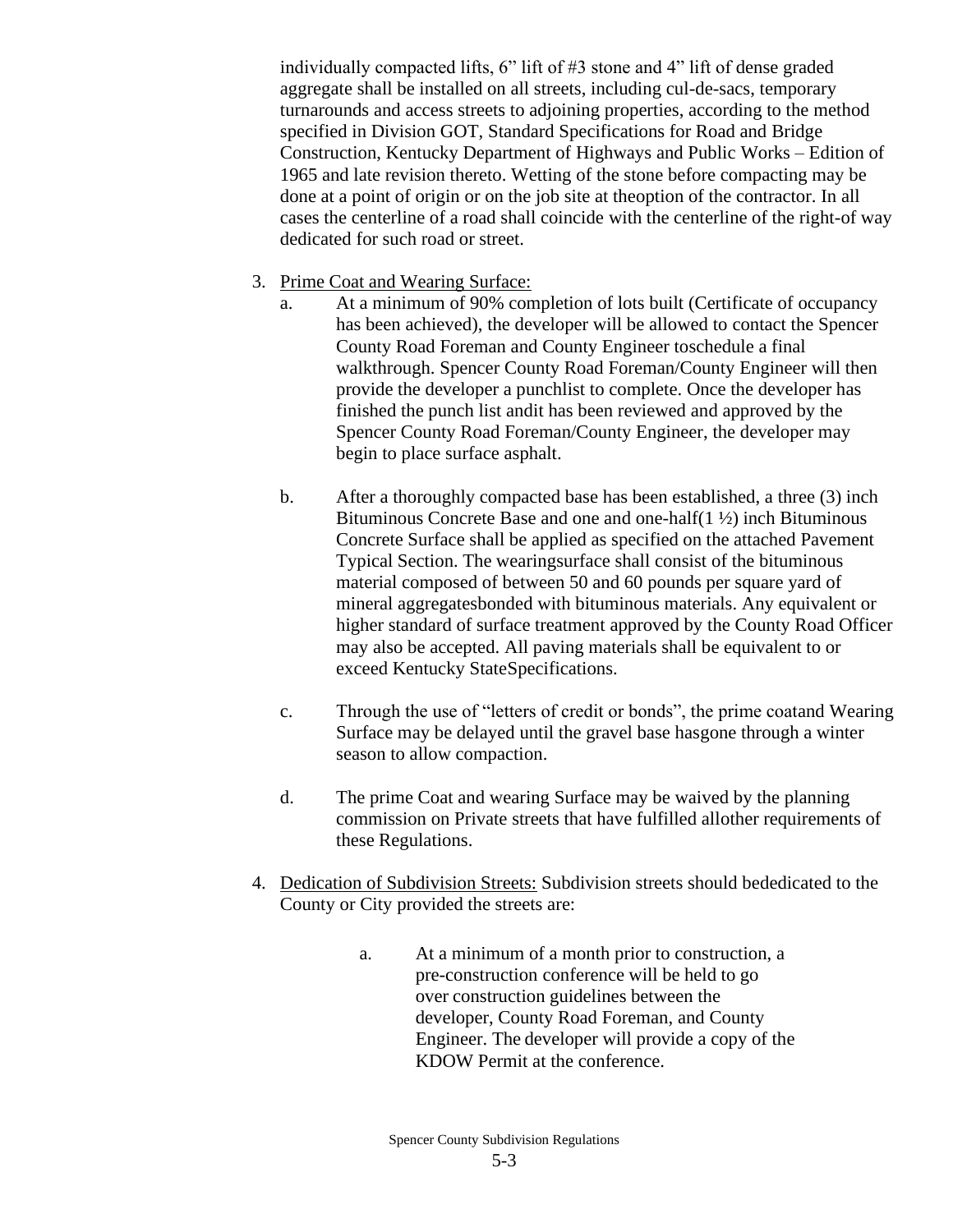- b. Constructed and paved to subdivision regulations and requirements;
- c. Inspected and approved during construction by the County Road Foreman and County Engineer
	- 1. Before clearing

2. After clearing and removal of top soil and obstructions,and before any fill is made

3. After rough grading and compaction, and after finishgrading and before gravel

4. During placement of KYTC Type II Geotextile Fabric with a minimum overlap of two (2) feet

5. During placement and compaction of first six (6) inches of #3 stone

6. During placement and compaction of four (4) inches of dense grade aggregate

7. During all paving operations

d. Completion of the bonding period and 90% of the dwellings in the approved subdivision or approved section of the subdivision have received a certificate of occupancy.

Section 504. Storm and Surface Drainage.

All drainage facilities shall be installed and the land graded for adequate drainage as shown on the final plan. A detailed plan of storm drainage, roadsideditches, culverts, drains, and inlets shall be required when deemed necessary bythe County Road Foreman, County Engineer, and Planning Commission.

Drainage is the responsibility of the neighborhood. The developer or property owner will install driveway entrances pipe. Once inspected and accepted by theCounty Road Foreman, the entrance pipes will be maintained by the Spencer County Road Department.

Underdrains are required along all roadways. They should be implemented on both sides of the roadway at every low point and then staggered in 50' intervals.Please reference current KYTC Standard Drawings.

Section 505. Sewage.

- 1. The subdivider shall provide the highest type of sewage disposal facility consistent with existing physical, geographical and geologicalconditions. The following types of sanitary sewage disposal facilities are listed in order of desirability.
	- (a) Public sanitary sewer and treatment plant system.
	- (b) Community sanitary sewer and temporary sewage treatment plant.
	- (c) Capped sewers with temporary on-lot facilities.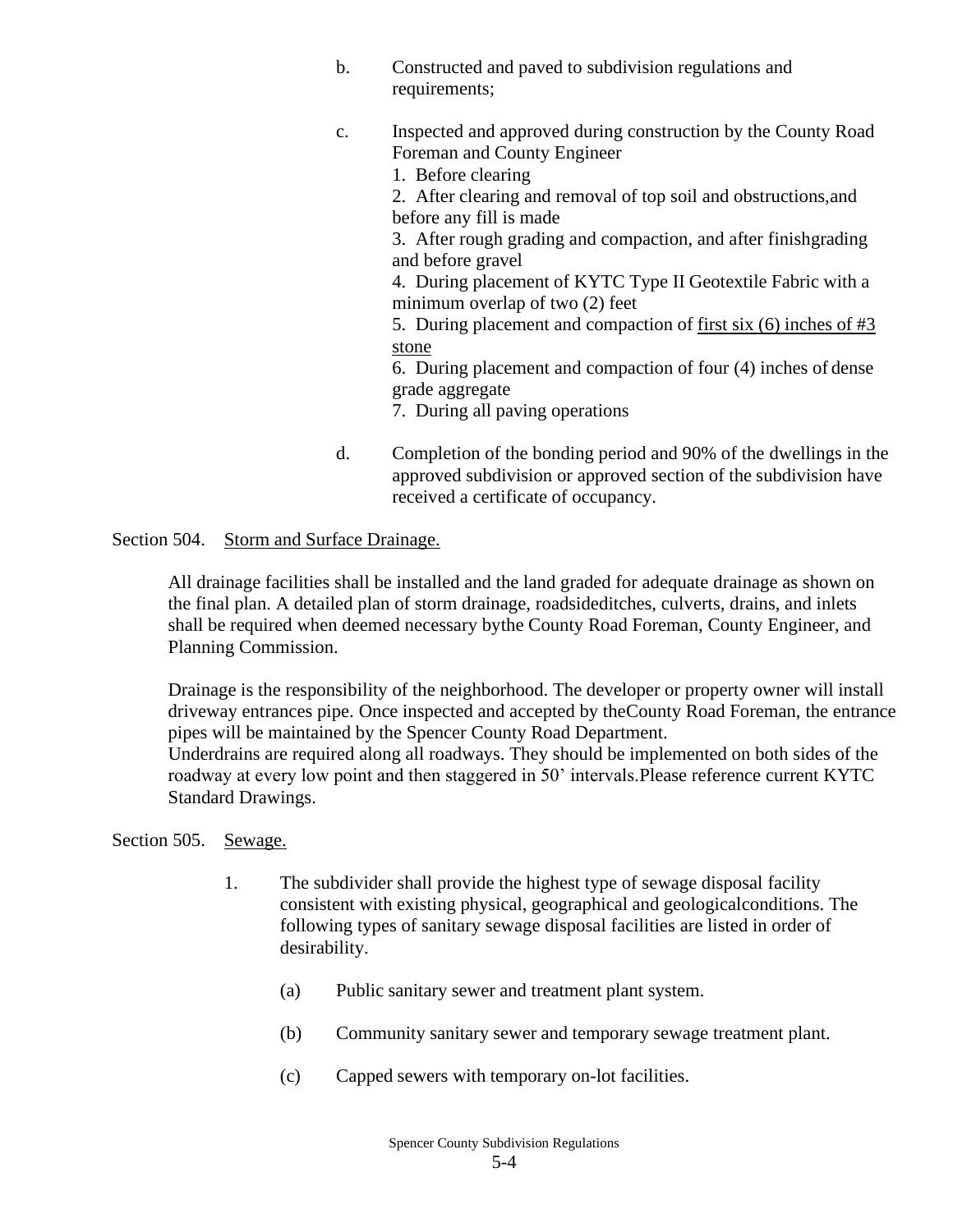- (d) Septic tank with tile field or septic tank with seepage pit, depending on results of soil tests and sub-soil investigation.
- 2. Where an approved sanitary sewer is accessible to the development,all necessary mains and laterals for connection form the lots to the system, as shown on the preliminary plat, shall be installed by the subdivider.
- 3. If a sanitary sewage system is not accessible to the development, the subdivider shall provide for sewage disposal on an individual lot basisaccording to the rules, regulations, terms, definitions and conditions set forth by the Planning commission.
- 4. In all cases wherein trunkline sanitary sewer facilities are available, owner shall be required to install sanitary sewers and connect the same to trunkline sewer, irrespective of the size of the lots included on said subdivision plan.
- 5. Soil percolation tests to determine the suitability of the soil for on-lotsewage disposal facilities must be performed for all new subdivisionswhere buildings are not to be connected to public or community sanitary sewers at the time of construction. The commission may waive this requirement in whole or part for subdivision which the individual lots are to be two (2) acres or larger in area.
	- (a) Such tests shall be supervised and certified by a Registered Professional Engineer, land surveyor, or persons certified to perform tests by the Health Department. Where the approval of the county Department of Health is required, a copy of theirreport of investigations, and approval of the proposed sewage disposal system any be submitted in lieu of certification by an engineer.
	- (b) The results of such tests shall be accompanied by a descriptionof sub-soil strata to a depth of four (4) feet greater than the proposed effluent disposal field or seepage pit. These data shall be obtained from test borings at or near the site of each percolation test hole.
	- (c) Where possible such tests shall be performed at or near the siteof the proposed sewage disposal facility for each lot accordingto the specifications of the county Health Officer or as outlined in the Manual of Septic Tank Practice, U.S. Department of Health, Education and Welfare.
	- (d) The results of such tests shall be evaluated individually foreach lot in the light of information from test borings and topographic features at each respective test hole location.
- 6. All lots in any new subdivision that cannot be connected to a public or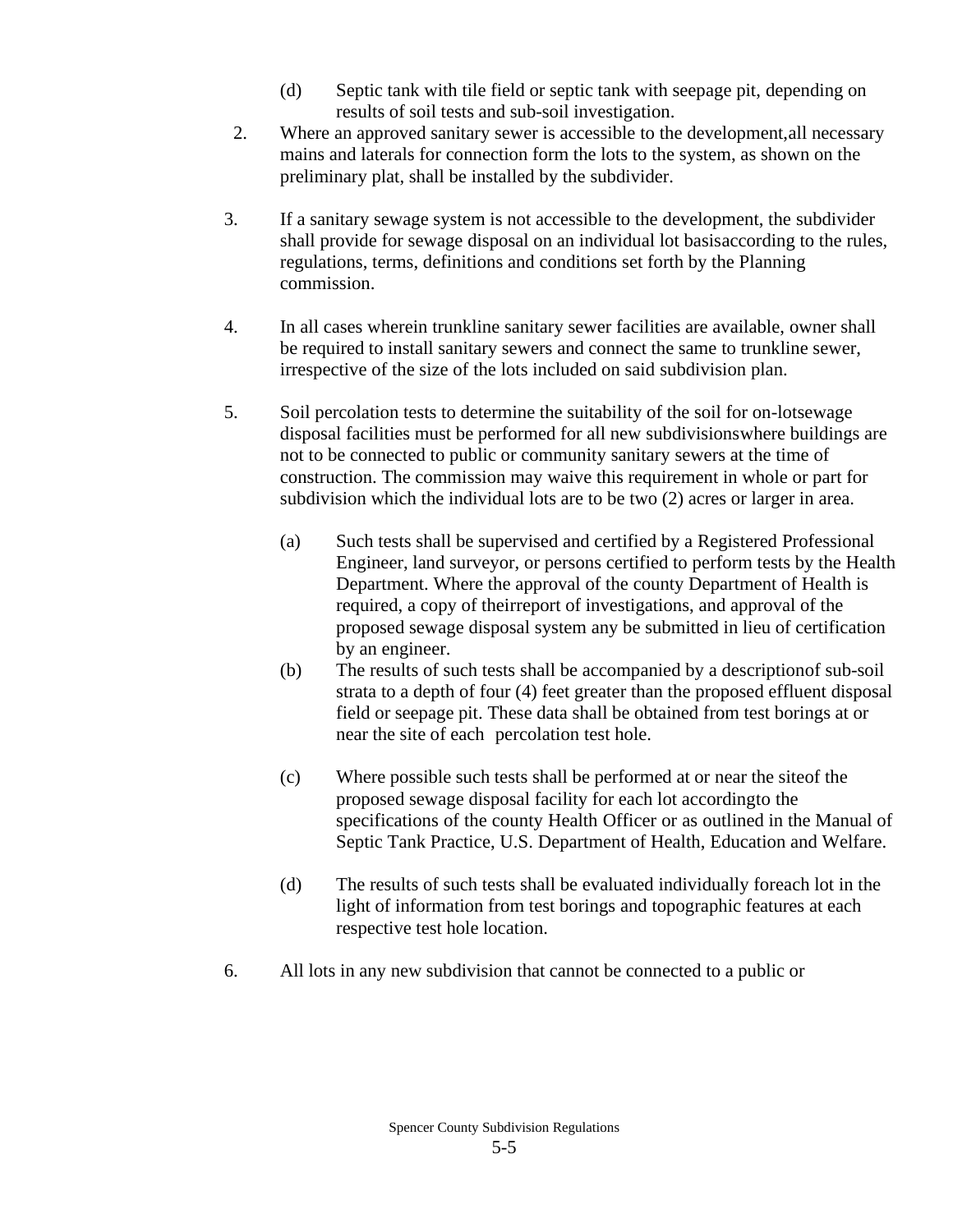community sanitary sewer system at the time of building construction shall be provided with an on-site sewage disposal system consisting of a septic tank or tanks connected with one or both of the following

- (a) Tile disposal field Wherever test results indicate that this is adesirable system.
- (b) The design of proposed on-site sewage disposal facilities shallas a minimum requirement meet the standards set up by the Department of Health for the conditions found at each individual site.

## Section 506. Water.

- 1. All water mains and lines and required fire hydrants as indicated onthe approved Preliminary Plat shall be installed from each lot in thesubdivision to and connected with the public water system.
- 2. Where no public water is accessible, water must be furnished by the developer on an individual lot basis. If wells are installed on each lotand the lot also contains its own sewage disposal facilities, the well shall be of the drilled type cased and grout sealed into bedrock. The well will be required to have a production of not less than five (5) gallons per minute as established by bailer tests, certified by the welldriller. Before being placed in consumer use it will be disinfected by the use of sodium hypochlorite, or other acceptable solution and a sample collected for bacteriologic examination by an approved State Laboratory. A copy of the analysis shall be submitted to the Planningcommission certifying that the water is safe for domestic use.

#### Section 507. Street Signs.

Street name signs conforming to city or county specifications shall be erectedand painted in accordance with said specifications at all street intersections orjunctions in all subdivisions at the expense of the subdivider.

# Section 508. Street Lighting.

The subdivider shall install, or cause to be installed, at the subdivider's expense such street lighting facilities as may be deemed adequate by the Planning commission and as may be prescribed at the time the subdivision plan is approved, and the subdivider shall pay the cost of operating said street lights until such time as the street lighting facilities shall be accepted by resolution of the City or county or other appropriate public authority.

## Section 509. Street Trees.

Wherever the site is not naturally wooded the subdivider may be required toplant street trees of not less than two (2) inches caliper as measured chest high above the ground and at not more than fifty (50) feet apart as measuredalong each side of the street.